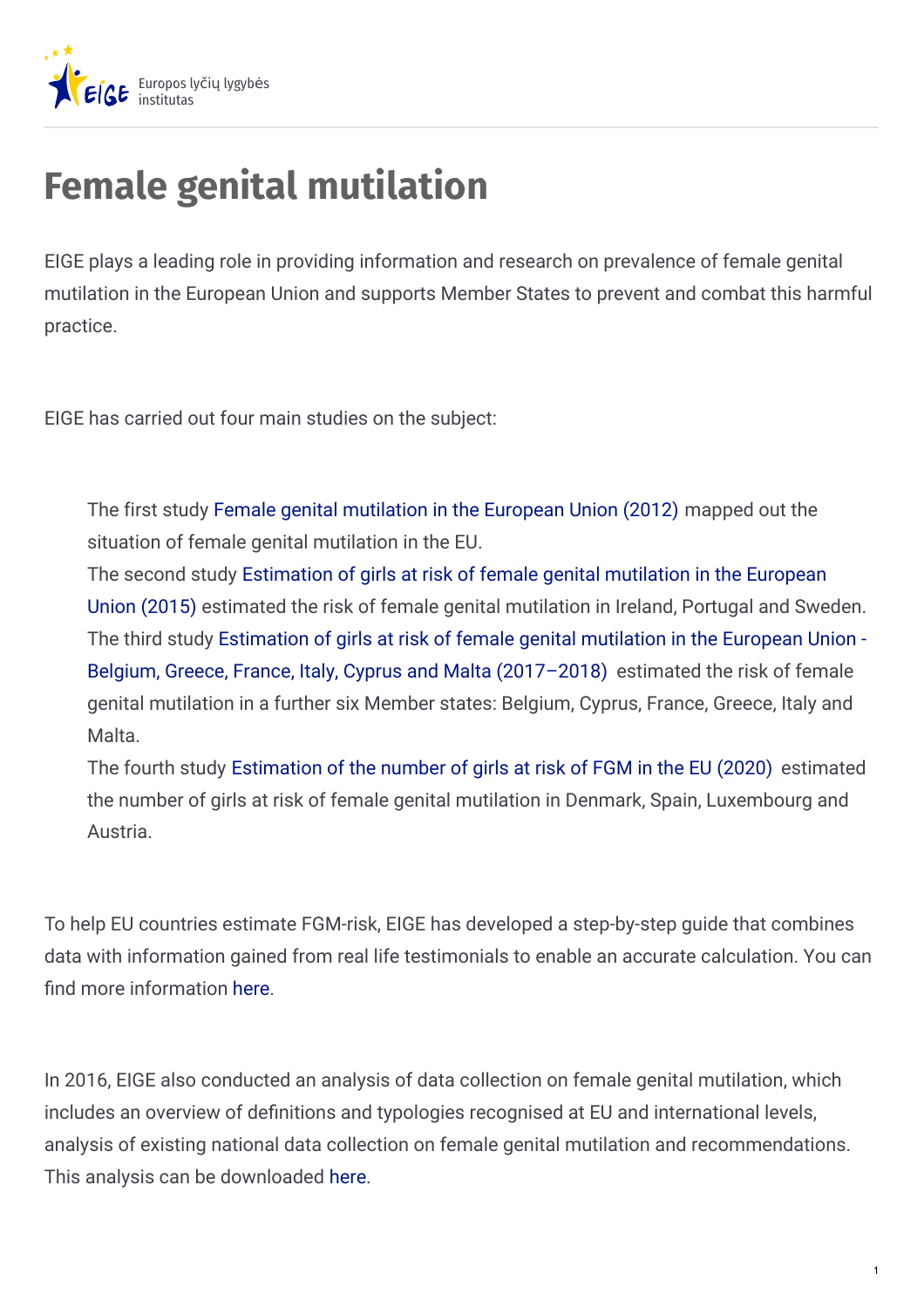By offering a common methodological framework to estimate the prevalence of female genital mutilation, EIGE contributes to the provision of comparable data across the EU.

#### **What is female genital mutilation?**

According to the World Health Organization, female genital mutilation comprises all procedures that involve partial or total removal of the external female genitalia, or other injury to the female genital organs for non-medical reasons. The Istanbul Convention (Article 38) requires that the following acts are criminalised:

Excising, infibulating or performing any other mutilation to the whole or any part of a woman's labia majora, labia minora or clitoris; Coercing or procuring a woman to undergo any of the acts listed in point a; Inciting, coercing or procuring a girl to undergo any of the acts listed in point a.

Female genital mutilation is recognised internationally as a violation of the human rights of girls and women. It reflects deep-rooted inequality between women and men and constitutes an extreme form of discrimination against women. It is nearly always carried out on minors and is a violation of the rights of children. The practice also violates a person's right to health, security and physical integrity, the right to be free from torture and cruel, inhuman or degrading treatment, and the right to life when the procedure results in death.

Sources: World Health Organization and Council of Europe

## Read more about female genital mutilation in EIGE's Gender Equality Glossary and [Thesaurus](https://eige.europa.eu/rdc/thesaurus/terms/1125) **Female genital mutilation in the European Union**

In 2012 EIGE carried out a "Study to map the current situation and trends of female genital mutilation in the European Union" at the request of EU Commissioner Viviane Reding. The main objective of the study was to provide an analysis of the situation of Female Genital Mutilation in EU Member States, particularly concerning prevalence data, the policy and legal framework, and actors dealing with FGM and their approaches. This study summarised the gaps in data collection on FGM across Europe, and also collected methods, tools and good practices to support policy makers in their efforts to follow legal obligations and develop strategies to combat FGM in the EU.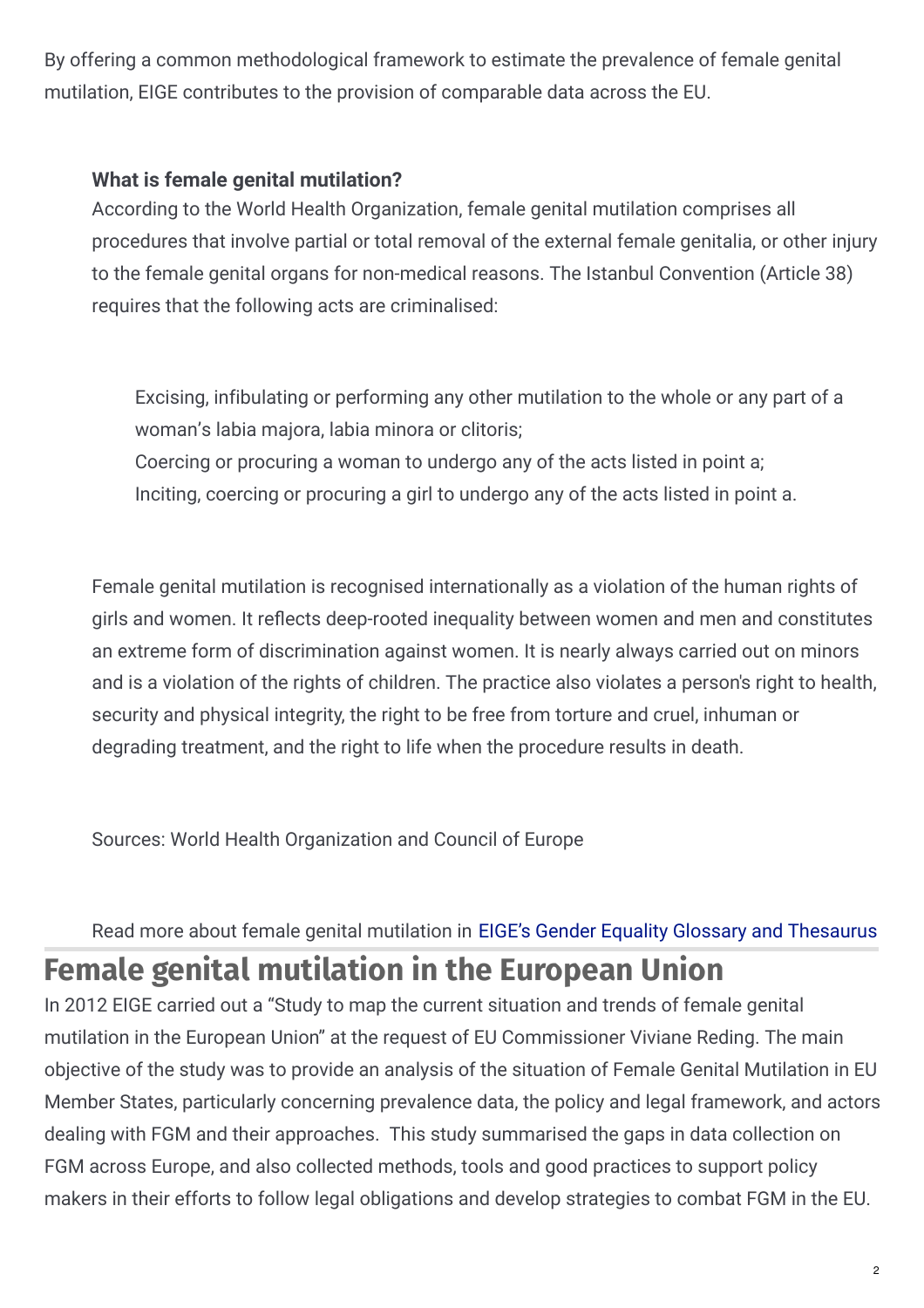Some Member States have seen an increase in this form of gender-based violence due to migration of people from countries where FGM is practiced. EIGE's research - the first EU-wide study on FGM − shows that to effectively combat FGM, the EU needs a comprehensive strategy, based on a gender-sensitive and human-rights approach, which empowers girls and women to be in control of their lives, and which balances the state measures of protection, prevention and prosecution. Improvement in data collection and intensified efforts on the behavioural change among FGM-practising communities, decision-makers and stakeholders in the countries of origin are equally important.

The report presents among its recommendations a suggestion to implement legal provisions to criminalise FGM. It also points out the need for specialised services for victims of gender-based violence, including counselling and shelters. These services are currently insufficient and unequally distributed in and among the EU Member States. The report also calls for more coordination of FGM-related work among stakeholders at regional, national and international levels.

One of the recommendations is to establish a multi-agency cooperation on the protection of girls and women at risk and victims of FGM, and facilitate the exchange of good practices. A network of experts and key actors on gender-based violence – including FGM – should be established.

### **Main findings**

The report presents the legal and policy framework of the UN, the Council of the European Union, the European Parliament, and the European Commission concerning FGM. Across EU Member States there has been a trend towards recognising FGM as a criminal act. In all EU member States, legal provisions dealing with bodily injury, mutilation, and the removal of organs or body tissue are applicable to the practice of FGM and may be a basis for criminal prosecution. In some countries, a specific criminal law has been introduced to address FGM. This study documented a total of 592 manuals, toolkits, protocols, and awareness-raising campaigns across Member States. The methods and tools used to combat FGM that are most common in the EU-28 are related to prevention. Methods and tools aiming at prosecution and protection are available to a lesser extent.

Across the EU, the total number of identified actors who were working, or had at some point taken action in their country, to combat FGM was 507 at the time of data collection, varying from zero to 68 within individual Member States.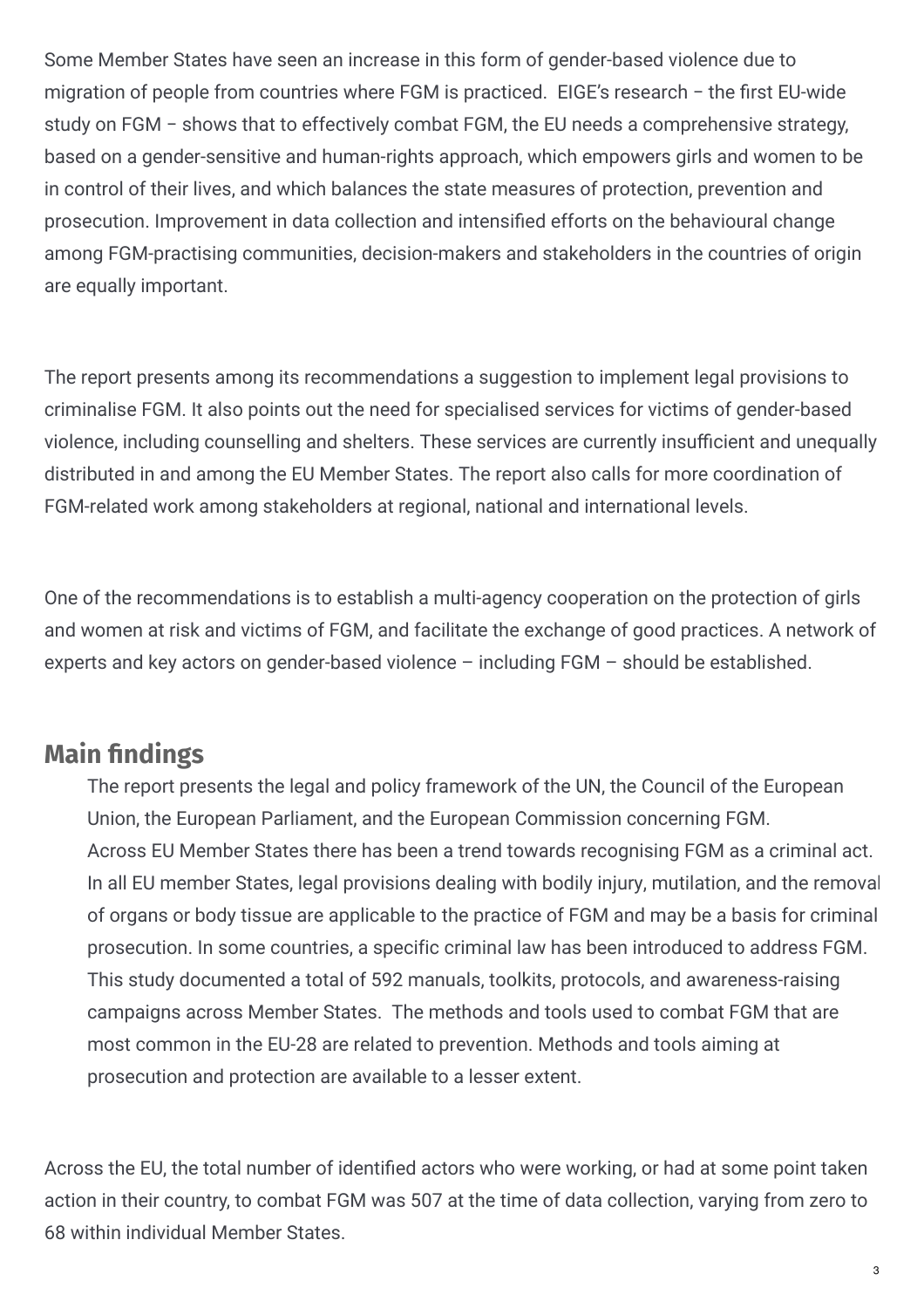### **Gaps in data collection**

Lack of systematic data collection is one of the main challenges with regards to developing prevalence estimates of FGM. Despite the potential usefulness of various administrative records, these records are not systematically used, existing data are not collated centrally, and access to data is often restricted.

Collecting prevalence data on FGM is more complicated than on other gender-based violence data. Namely, there are a number of limitations with regards to the accepted method of 'extrapolation-of-country of origin-prevalence-data', as well as the limitations of census data and variety of concepts.

Although health professionals deal with women who have undergone FGM, very few Member States' hospital and medical records contain information on FGM. Health professionals' lack of knowledge and expertise in relation to FGM, and the reluctance of the affected population to disclose their status both contribute to the lack of health data.

#### [Download](https://eige.europa.eu/rdc/eige-publications/female-genital-mutilation-european-union-report) the report  $\rightarrow$

## **Step-by-step guide to risk estimation**

EIGE's step-by-step guide to assess FGM-risk includes 14 steps that combine data and information gained from real life testimonials. The inclusion of both quantitative and qualitative data enables a more accurate estimation of FGM-risk. The quide was first launched in 2015 and refined in 2017.

By offering a common framework to estimate FGM risk in the EU, EIGE enables Member States produce comparable data across the EU. This should help eliminate the practice in the EU.

Download the [step-by-step](https://eige.europa.eu/publications/estimation-girls-risk-female-genital-mutilation-european-union-step-step-guide-2nd-edition) guide  $\rightarrow$ 

## **Databases**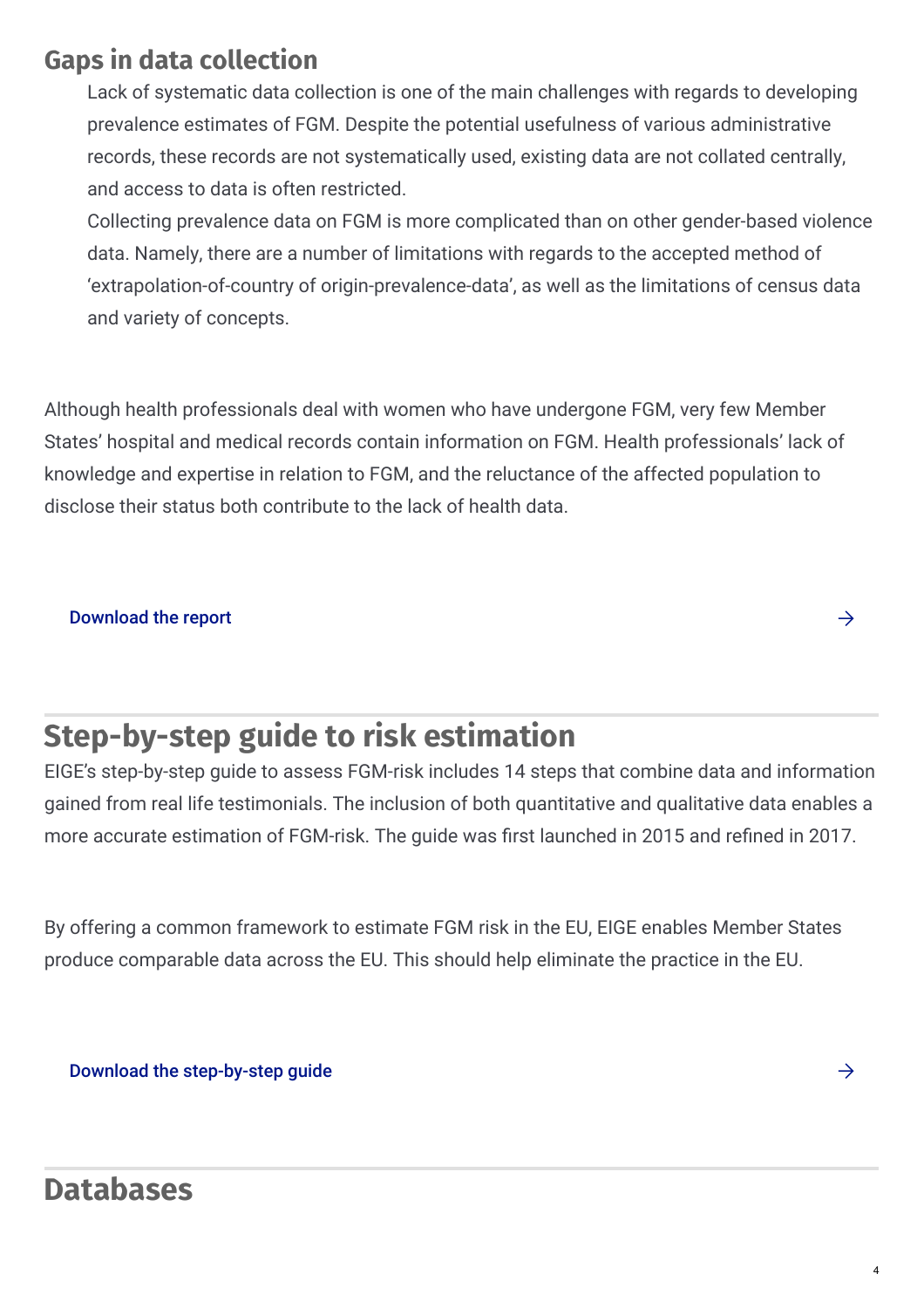**Good practices** [combating](https://eige.europa.eu/gender-based-violence/good-practices?topic[]=631) FGM

**Methods and tools** [combating](https://eige.europa.eu/gender-based-violence/methods-and-tools?vt[]=122) FGM

Analysis of data collection on female genital [mutilation](https://eige.europa.eu/rdc/eige-publications/analysis-data-collection-female-genital-mutilation)  $\rightarrow$ 

**Literature and [legislation](https://eige.europa.eu/gender-based-violence/literature-and-legislation?vt[]=122)** on FGM

**[Bibliographic](https://eige.europa.eu/lt/library%3Ft%3Dfemale%2Bgenital%2Bmutilation%26amp%3Bsort_by%3Dcdate?lang=de) records** on FGM

## **Country fact sheets**

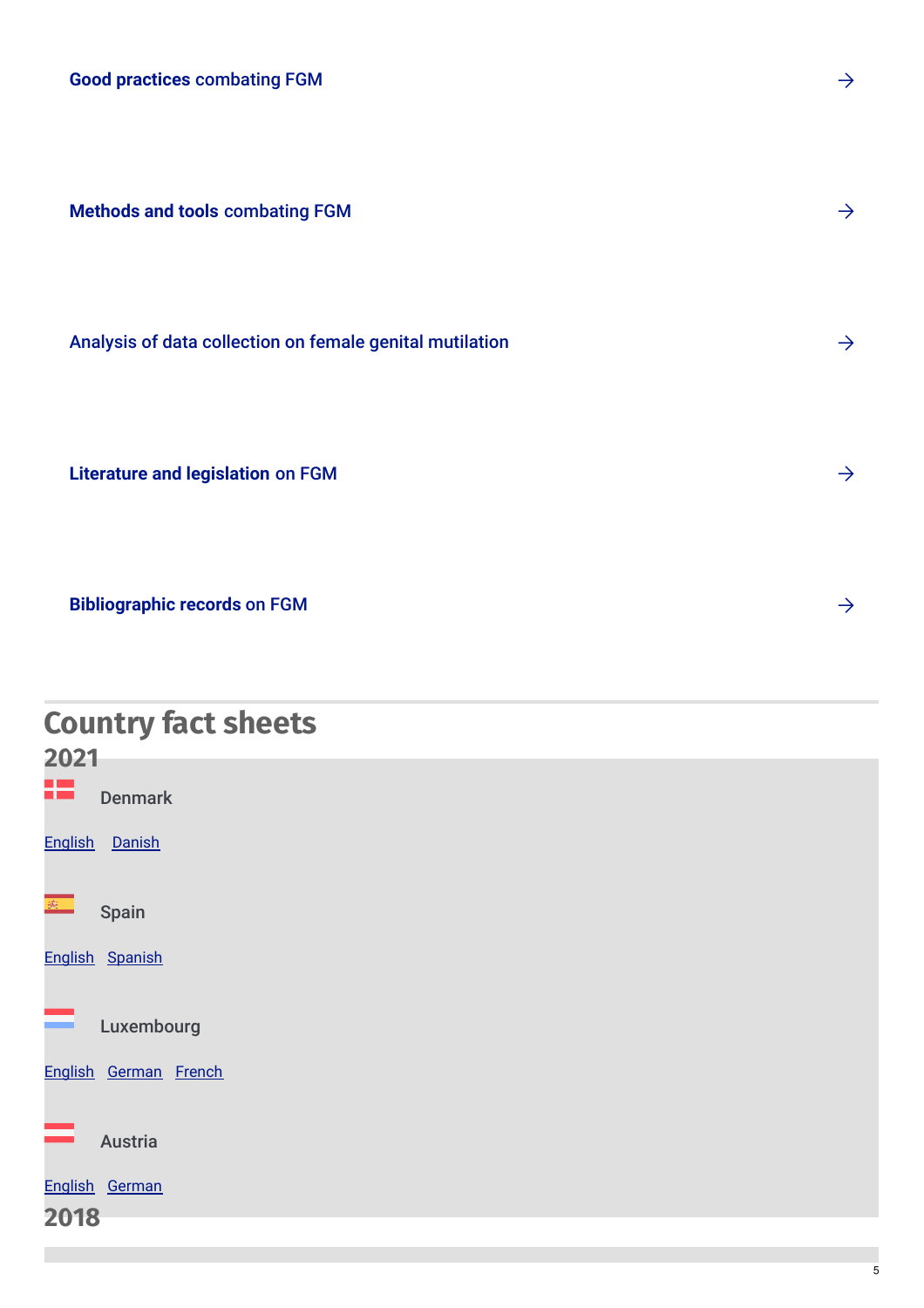| Ш<br><b>Belgium</b>     |  |  |
|-------------------------|--|--|
| English French Dutch    |  |  |
| 等<br>Greece             |  |  |
| English Greek           |  |  |
| ш<br>France             |  |  |
| English French          |  |  |
| Italy                   |  |  |
| English Italian         |  |  |
| $\leq$<br><b>Cyprus</b> |  |  |
| English Greek           |  |  |
| Malta                   |  |  |
| English Maltese         |  |  |
| 2013                    |  |  |
| W<br><b>Belgium</b>     |  |  |
| Factsheet               |  |  |
| <b>Bulgaria</b>         |  |  |
| Factsheet               |  |  |
| <b>Czech Republic</b>   |  |  |
| Factsheet               |  |  |
| æ<br><b>Denmark</b>     |  |  |
| Factsheet               |  |  |
| Germany                 |  |  |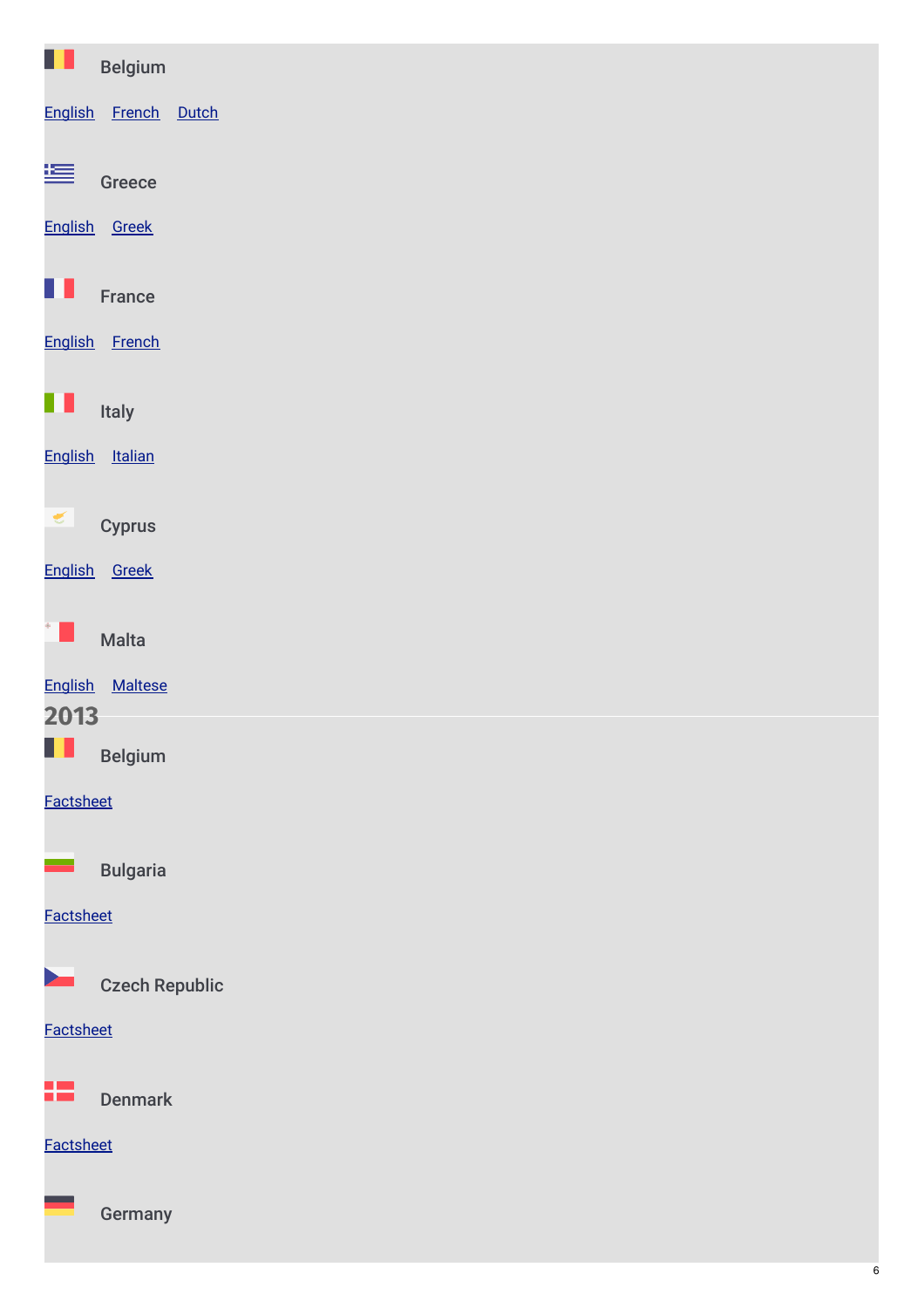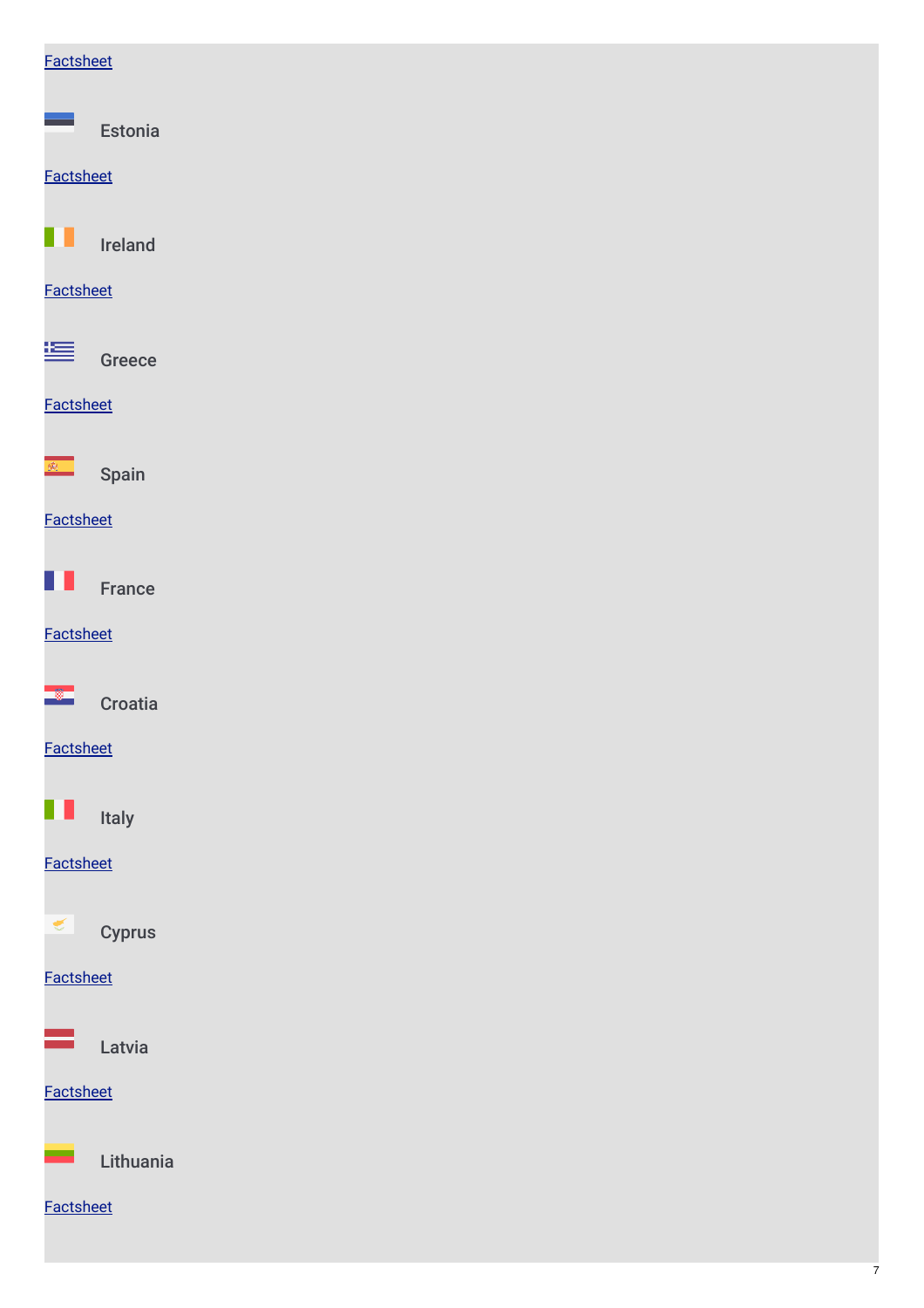|                  | Luxembourg         |  |
|------------------|--------------------|--|
| Factsheet        |                    |  |
|                  | <b>Hungary</b>     |  |
| <b>Factsheet</b> |                    |  |
|                  | <b>Malta</b>       |  |
| Factsheet        |                    |  |
|                  | <b>Netherlands</b> |  |
| Factsheet        |                    |  |
|                  | Austria            |  |
| <b>Factsheet</b> |                    |  |
|                  | Poland             |  |
| <b>Factsheet</b> |                    |  |
| $\bullet$        | Portugal           |  |
| <b>Factsheet</b> |                    |  |
| ш                | Romania            |  |
| <b>Factsheet</b> |                    |  |
| $\sim$           | Slovenia           |  |
| <b>Factsheet</b> |                    |  |
| $\mathbb{R}$     | Slovakia           |  |
| Factsheet        |                    |  |
| ┶                | <b>Finland</b>     |  |